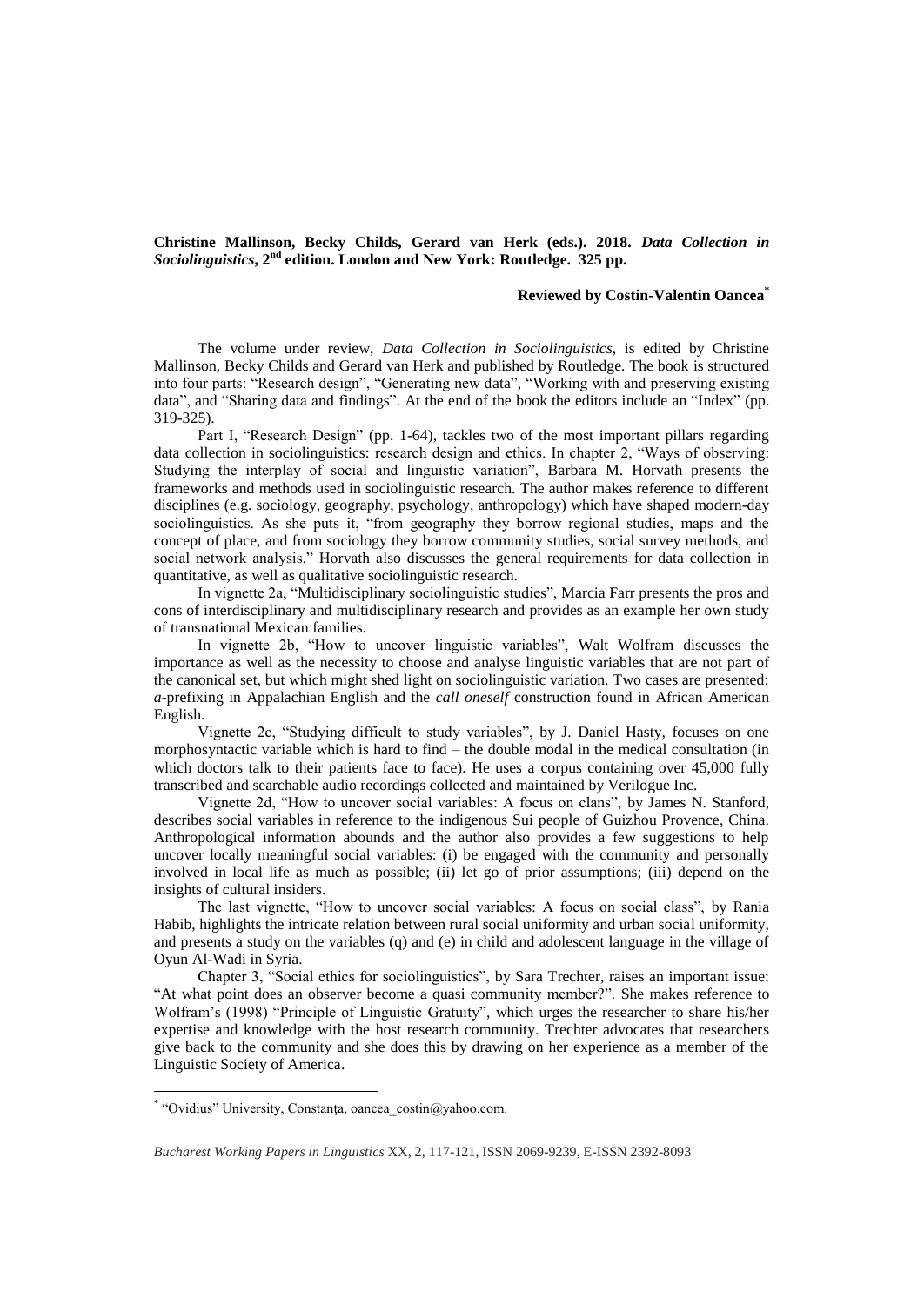# 118 REVIEW

In vignette 3a, "Responsibility to research participants in representation", Niko Besnier presents his research in Central Pacific. Even though gossip is quite a well-researched topic in sociolinguistics, the author shows that it can be a sensitive one for the participants.

Vignette 3b, "Working with transgender communities", by Lal Zimman, offers guidance to academics who are interested in pursuing this line of research. Zimman urges the reader to keep an open mind and get rid of preconceived ideas, as well as to be cautious with the language we use when we talk to transgender people.

In vignette 3c, "Conducting research with vulnerable populations", Stephen L. Mann mentions the conundrums he encountered in his research on gay and queer men in the Southern United States of America.

In vignette 3d, "Ethical dilemmas in the use of public documents", Susan Ehrlich talks about her research on the discourse of women who have been complainants in rape trials. Ehrlich succeeds in providing a solution as to how to protect participants from misrepresentations.

The last vignette, which ends part one, "Real ethical issues in virtual world research", by Randall Sadler, tackles the ethical dilemmas which can appear when collecting data online. The author provides different tips on how to use pseudonyms, obtain informed consent, etc.

The second part of the book, "Generating new data" (pp. 65-162), discusses at length the intricate methods and stages in collecting data and using different corpora for sociolinguistic analysis.

Chapter 5, "Ethnographic fieldwork", by Erez Levon, highlights the ethnographic data collection method. The author objectively presents the strengths and weaknesses of this method, and provides relevant examples. The chapter guides the reader through the four main principles for conducting ethnographic fieldwork: (i) accessing a community; (ii) interacting with participants; (iii) data collection; (iv) leaving the community.

In vignette 5a, "The joy of sociolinguistic fieldwork", John R. Rickford provides, through personal examples, the actual joys of conducting sociolinguistic research. He stresses the idea that the research participants share with the researcher the highs, lows and small delights of their lives and this might have a profound effect on the fieldworker.

In vignette 5b, "Fieldwork in immigrant communities", James A. Walker and Michol F. Hoffman start their discussion by identifying the reasons of focusing on an immigrant community. They also present different techniques of entering a community, e.g. "the friend of a friend technique". Included here are ways of collecting a corpus by means of different methods.

In vignette 5c, "Fieldwork in migrant and diasporic communities", Rajend Mesthrie shares with the reader his experiences in working with a migrant and diasporic community in South Africa, the KwaZulu-Natal.

Vignette 5d, "Fieldwork in remnant dialect communities", by Patricia Causey Nichols, starts with a description of the study of remnant dialect community provided by Wolfram (2004: 84), who claims that such a community "retains vestiges of earlier language varieties that have receded among speakers in the more widespread population." The author presents a quantitative research design which concentrates on morphosyntactic features of Gullah. Nichols succeeded in identifying and meeting the people's agenda (for five months) which resulted in a wealth of qualitative data, to further strengthen the quantitative analysis.

In vignette 5e, "Linguistic landscape and ethnographic fieldwork", Jackie Jia Lou gives the reader insight into how research on linguistic landscape can be carried out. She argues that a researcher needs to decide upon a unit of analysis, geographic boundaries, length of engagement, etc.

Chapter 6, "The sociolinguistic interview", by Kara Becker, focuses on the most important tool in variationist sociolinguistics. She starts by defining the sociolinguistic interview, and then she moves on to the utility of the sociolinguistic interview, in the Labovian variationist paradigm.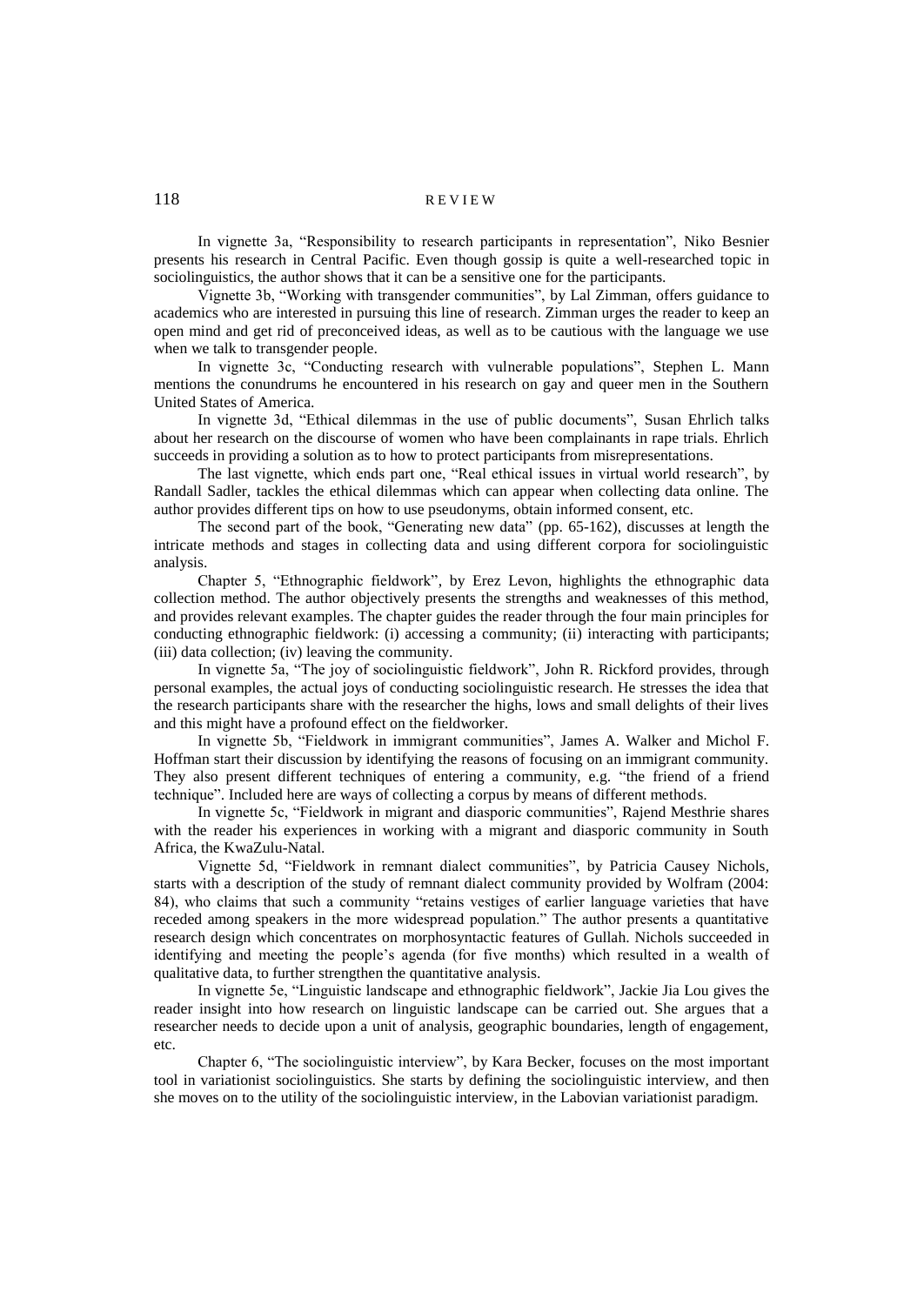#### R E V I E W 119

Vignette 6a, "Cross-cultural issues in studying endangered indigenous languages", by Victoria Rau, discusses the use of the sociolinguistic interview with reference to an endangered language, i.e. Yami, a Philippine Batanic language spoken by 4,000 speakers on Orchid Island (Taiwan). The author ends the vignette with a four-step approach to data collection.

Vignette 6b, "Conducting sociolinguistic interviews in deaf communities", by Cecil Lucas, describes the process of conducting a successful sociolinguistic interview in a Deaf community. The author argues that a very important component of data collection is the selection of the subjects. Another important aspect mentioned is the impact that new technologies have on how sign language data can be collected.

In vignette 6c, "Special issues in collecting interview data for Sign Language projects", Joseph Hill explains the role of the Observer's Paradox as well as the signer's sensitivity to the interlocutor's ethnicity.

Vignette 6d, "Other interviewing techniques in sociolinguistics", by Boyd Davis, highlights alternative methods used for collecting data.

Chapter 7, "The technology of conducting sociolinguistic interviews", by Paul De Decker and Jennifer Nycz, delves into the technical aspects of the sociolinguistic interview. They advise the researcher to use digital recorders, and provide relevant examples of different types of recorders. The presentation of these "technicalities" is done in a remarkably objective way, with the purpose of obtaining high quality data.

Vignette 7a, "Technological challenges in sociolinguistic data collection", by Lauren Hall-Lew and Bartlomiej Plichta, offers personal examples of recording problems as well as important tips for equipment use and choice in the field.

Chapter 8, "Surveys: The use of written questionnaires in sociolinguistics", by Charles Boberg, explains the role of surveys in sociolinguistic research as well as the pros and cons of this method. The author focuses on survey-based studies, more precisely on Canadian English and argues that one of the advantages of surveys is the quantity and one disadvantage is the quality.

In vignette 8a, "Language attitude surveys: Speaker evaluation studies", Kathryn Campbell-Kibler shows that the stimuli represent the heart of the experiment. The author highlights that speaker evaluation studies are actually a specialised form of survey which can work together with other sociolinguistic methods.

Vignette 8b, "Cultural challenges in online survey data collection", by Naomi S. Baron, tackles online survey tools (stand alone products like SurveyMonkey or surveys embedded in Facebook) which facilitate the collection of larger and more diverse samples.

Vignette 8c, "Dialect surveys and student-led data collection", by Laurel MacKenzie, describes various approaches to large-scale data collection in which she involves her students.

The second part ends with Chapter 9, "Experiments", by Cynthia G. Clopper. The author discusses production as well as perception experiments in sociolinguistics. She shows the effectiveness of each method and the types of research questions that they answer.

The third part of the book, "Working with and preserving existing data" (pp. 163-252), provides an in-depth analysis of the challenges of adapting data to the needs of sociolinguists.

Chapter 11, "Written data sources", by Edgar W. Schneider, looks into the usage of written data for sociolinguistic analysis. The author deems writing a cultural artefact. Different methodological issues and concerns relevant in such an investigation are under scrutiny. The chapter ends with a list of reasons for investigating written data sources.

Vignette 11a, "Accessing the vernacular in written documents", by France Martineau, focuses on features of written vernacular.

In vignette 11b, "Adapting existing data sources: Language and the law", Philipp Sebastian Angermeyer presents different data sources in forensic linguistics, and considers also the ethical component regarding the use of the data.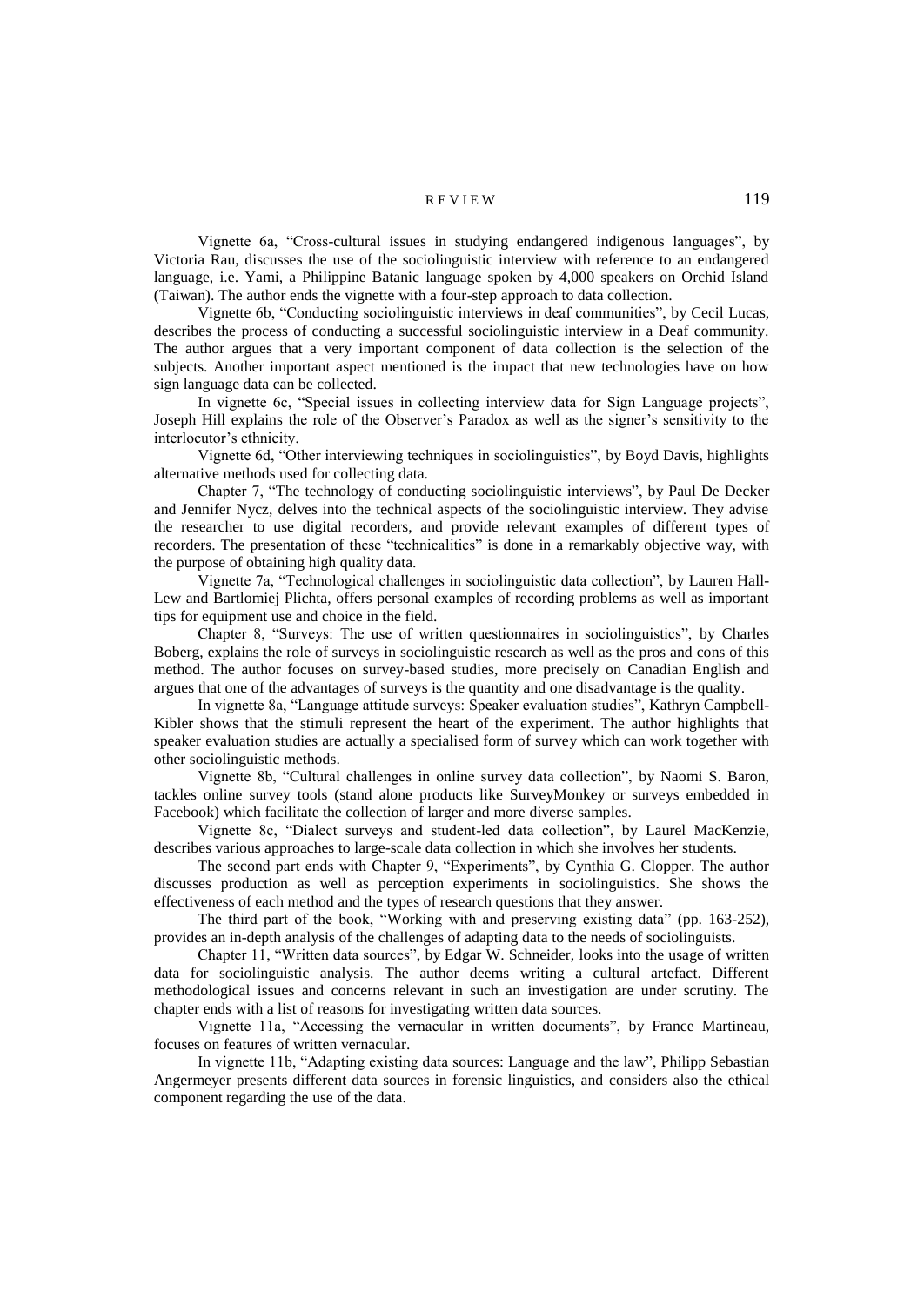# 120 REVIEW

Vignette 11c, "Issues in forensic linguistic data collection", by Ronald R Butters continues the discussion started by Angermeyer and talks about the goals of forensic linguistics.

The discussion swiftly changes to "Advances in sociolinguistic transcription methods", by Alexandra D'Arcy, which is the topic of vignette 11d. The author presents state-of-the-art software programs used in transcribing data (e.g. CLAN, ELAN, EXMARaLDA, Praat, Transcriber, Transana, VoiceMaker). The author also stresses the idea that orthographic files can be time-aligned with audio files.

Vignette 11e, "Transcribing video data", by Cécile B. Vigouroux, outlines the "protocol" which has to be followed when transcribing data. Vigouroux argues that if the researcher decides to video record rather than audio record, then all that visual information must be included somehow in the transcription.

Chapter 12, "Data preservation and access", by Tyler Kendall, reviews several of the issues involved in preserving and maintaining access to sociolinguistic data. The author also raises an important question, namely, how can other researchers use relevant sociolinguistic data?

In vignette 12a, "Making sociolinguistic data accessible", William A. Kretzschmar Jr. guides the reader through the intricacies of making our own audio or video recordings available to future generations of researchers, taking into account the policies for the protection of human subjects. Such policies urge the destruction of such data.

Vignette 12b, "Establishing corpora from existing data sources", by Mark Davies, continues the discussion commenced by Kretzschmar. Davies makes reference to two of the most important corpora in the English language – the British National Corpus (BNC) and the Corpus of Contemporary American English (COCA), created in less than a year, but which was based on preexisting materials and data.

In vignette 12c, "Working with "unconventional" existing data sources", Joan C. Beal and Karen P. Corrigan share their experience of working with data collected at various times using different methods and methodologies in order to produce the Newcastle Electronic Corpus of Tyneside English.

Chapter 13, "Working with performed language: Movies, television, and music", by Robin Queen, tackles the recent media discussions of "vocal fry", starting from a quote by Dahl (2011: 12) who states that "more college women speak in creaks, thanks to pop stars." The remainder of the chapter delves into the ways in which performed media can represent a good source of data about language.

In vignette 13a, "Working with scripted data: A focus on African American English", Tracey L. Weldon draws on her experience and on the experience of other researchers and focuses on one of the most important dialects in the US, i.e. African American Vernacular English.

Vignette 13b, "Working with scripted data: Variations among scripts, texts, and performances", by Michael Adams, investigates the issue of negotiation and change between original scripts and released materials. The author stresses the idea that scripted works in mass media seem to be stable and reliable sources of linguistic evidence.

Chapter 14, "Online data collection", by Jannis Androutsopoulos, reviews research on computer-mediated communication (CMC) in linguistics and presents the characteristics of online language (text). Included here is a discussion of data sampling in the Computer-Mediated Discourse Analysis Framework. The chapter ends with a note on research ethics.

Vignette 14a, "Sociolinguistic approaches to storytelling in Facebook status updates", by Ruth Page, stresses the importance of storytelling practices posted online. Page provides examples from Facebook, Twitter as well as Wikipedia.

The discussion continues in vignette 14b, "Collecting data from Twitter", by Steven Coats, with an emphasis on automated data extraction, and different technical information regarding the online platform Twitter.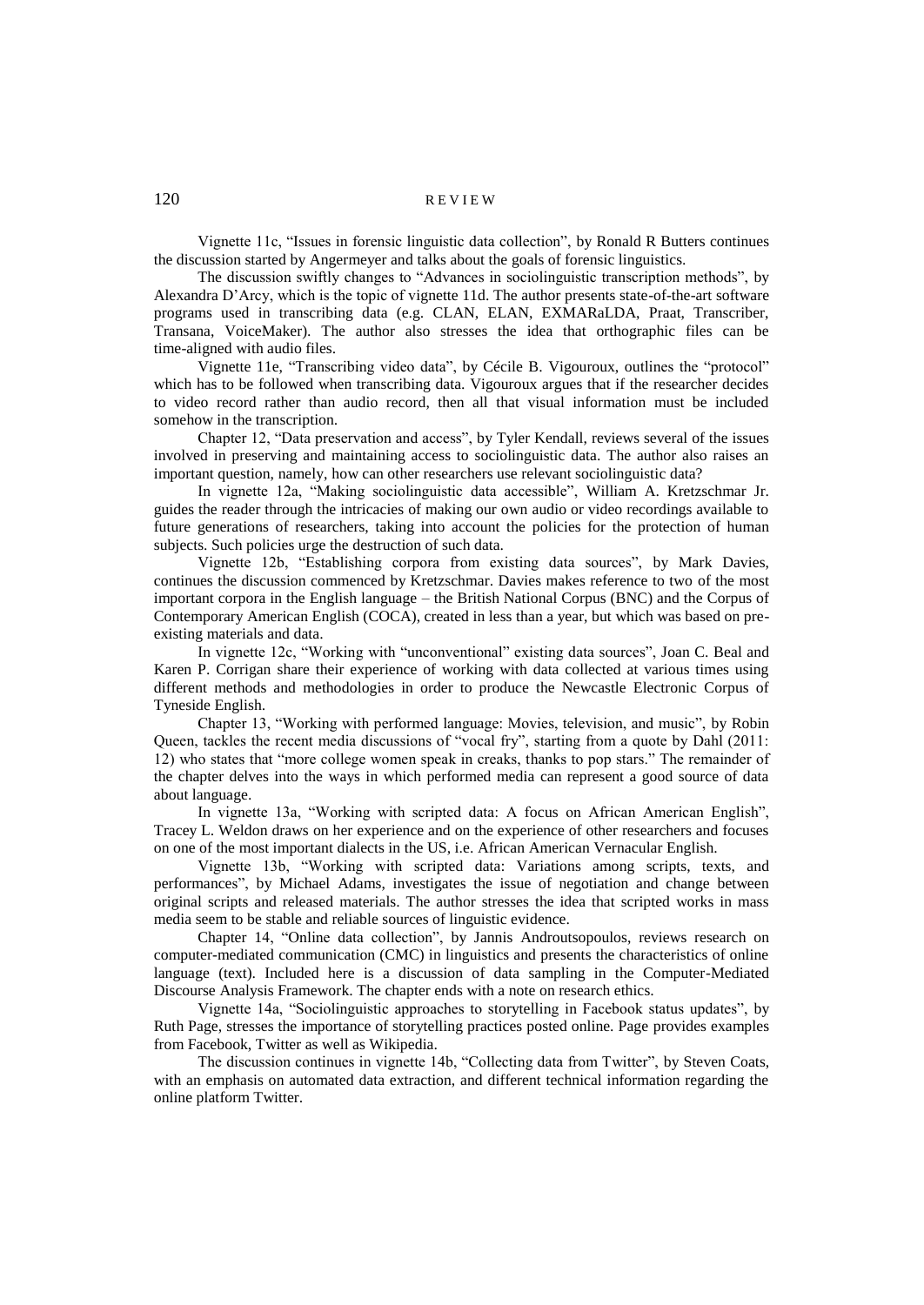## $REVIEW 121$

The last part of the volume, "Sharing data and findings" (pp. 253-318), tackles concepts and various techniques used to collect sociolinguistic data from a wide variety of places and populations, as well as sharing the results and findings with the community.

Chapter 17, 'Sociolinguistic engagement in schools: Collecting and sharing data", by Anne H. Charity Hudley, surveys the methods used to conduct successful research in schools. The author identifies models of sociolinguistic engagement for researchers who want to collect data and share data with those in schools.

Vignette 17a, "Beyond lists of differences to accurate descriptions", by Lisa Green, sketches the development of language used by children who grew up in non-mainstream American English speech communities.

In Vignette 17b, "Linguistic flexibility in urban Zambian schoolchildren", Robert Serpell illustrates the complexity of the linguistic repertoire which children need in order to reach full communicative competence.

Vignette 17c, "Engagement with schools: Sharing data and findings", by Donna Starks, explores some of the problems that researchers might encounter while collecting data in schools, and briefly mentions the Pasifika Languages of Manukau Project.

Chapter 18, "Sociolinguistics in and for the media", by Jennifer Sclafani, puts forward the idea of engagement with the media. The author brings forth two case studies, the 1996 Ebonics controversy and the situation of terminology focused on immigrants working illegally.

In vignette 18a, "Media interest in sociolinguistic endeavors", Scott F. Kiesling presents a few remarks on the use of *OMG* and *WTF* as well as the status of *dude*.

Vignette 18b, "Sociolinguistics on BBC Radio", by Clive Upton, describes the BBC Voices Project (2004-2007) and some of the findings.

In Vignette 18c, "Media, politics, and semantic change", Andrew D. Wong analyses the semantic change of the Chinese label *tongzhi* 'comrade' is under scrutiny. The author developed a corpus of articles from the *Oriental Daily News* (ODN), the most widely circulated newspaper in Hong Kong.

The last vignette, "Engaging local and mass media on issues of language policy", by Phillip M. Carter, emphasizes ways in which local mass media can be involved in issues of language policy. The author makes reference to his work in Miami, Florida.

The book *Data Collection in Sociolinguistics*, edited by Christine Mallinson, Becky Childs and Gerard van Herk, represents an excellent tool for anyone interested in sociolinguistic variation and change as well as fieldwork. The case studies presented here offer a fresh and interesting perspective to the even changing field of sociolinguistics. The authors focus on their personal experience, tackling the conundrums they faced as well as their successes in the field. The communities investigated range from Gullah, to Zambia and Yami. Each part of the volume delves into a particular topic relevant to the field of (socio)linguistics. For achieving all of these, the editors as well as the authors who contributed to this volume deserve congratulations.

#### **References**

- Dahl, M. n.d. More college women speak in creaks, thanks to pop stars. The Body Odd.. http://bodyodd. msnbc.msn.com/\_news/2011/12/12/9393348-more-college-women-speak-in-creaks-thanks-to-popstars.
- Wolfram, W. 1998. Scrutinizing linguistic gratuity: A view from the field. *Journal of Sociolinguistics* 2: 271-279.
- Wolfram, W. 2004. The sociolinguistic construction of remnant dialects. In C. Fought (ed.), *Sociolinguistic Variation: Critical Reflections*, 84-106. New Work: Oxford University Press.